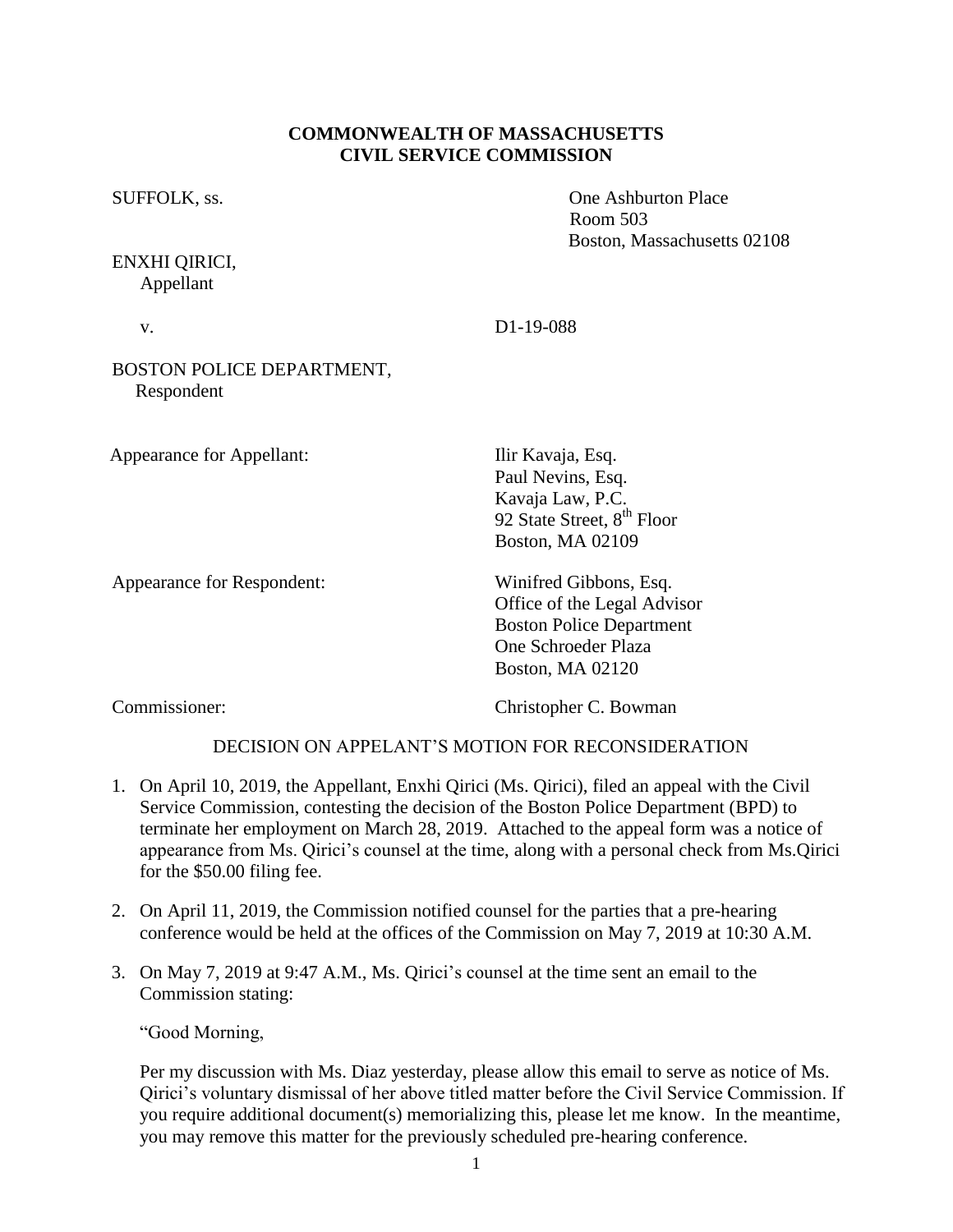Thank you for your time and attention to this matter."

- 4. That same day, at 10:30 A.M., counsel for the BPD appeared at the offices of the Commission and submitted a notice of appearance. Based on the email communication from Ms. Qirici's counsel, and the failure of either Ms. Qirici or her counsel to appear, the pre-hearing did not go forward.
- 5. Later that day, at 12:53 P.M., I sent an email to Ms. Qirici's counsel at the time, copied to the BPD, stating:

"Received.

An Order of Dismissal will enter based on the Appellant's voluntary withdrawal of the appeal.

Chris Bowman"

- 6. On May 9, 2019, the Commission voted to dismiss Ms. Qirici's appeal based on her voluntary withdrawal. Notice of the dismissal was sent to Ms. Qirici's counsel at the time and counsel for BPD the same day via email. The "read receipt" indicates that the email, with the attached dismissal, was read by Ms. Qirici's counsel at the time on May 9, 2019 at 5:20 P.M.
- 7. The May 9, 2019 decision dismissing Ms. Qirici's appeal, along with the cover email, included language detailing the process and time frame for filing a motion for reconsideration with the Commission and/or an appeal with the Superior Court.
- 8. On June 14, 2019, the Commission received the following email from Ms. Qirici:

"Dear Mr. Bowman:

Two days ago, I called and spoke with Ms. Diaz, cc-ed here. I called to insure (sic) about the status of my case. I was informed that the case was closed because my previous attorney had communicated so to the Commission. I was shocked and surprised. Ms. Diaz instructed me to write this email and submit this email and submit whatever request / relief I believe to be appropriate. I am doing so now.

I respectfully request that the matter I filed with the Commission be re-instated to the docket. I hired [former attorney] to represent me in front of the Commission. The case was timely filed, and the proper fee was paid. Due to some miscommunication and misunderstanding, [former attorney] conveyed to the Commission that the case should be closed/withdrawn. This was made in error due to the previously mentioned miscommunication and misunderstanding. I am happy to submit an affidavit to that extent by [former attorney], as he no longer represents me going forward. I intend on retaining different counsel.

I pray that you grant my request. Apart from the matter having been timely filed and the fee having been paid, BPD has not suffered any prejudice or harm and would not suffer such harm by the reinstatement.

Please understand that this is my only course of remedy. Without it, I am left without a fair hearing and without any due process."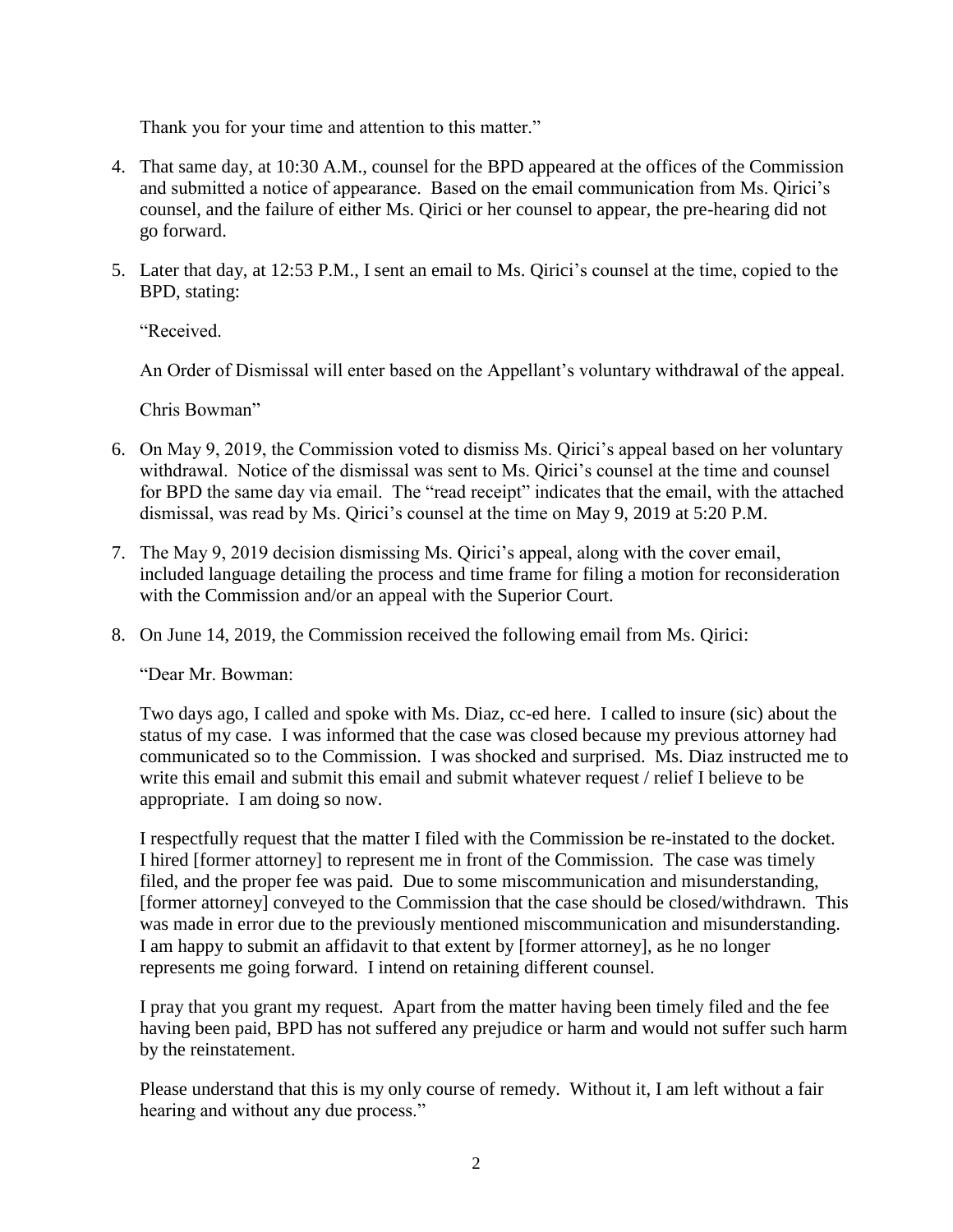- 9. On June 17, 2019, I issued a reply email to Ms. Qirici and counsel for the BPD stating that I would treat the June  $14<sup>th</sup>$  email as a motion for reconsideration, allowing the BPD ten (10) days to file a reply.
- 10. On June 25, 2019, the BPD filed a response to Ms. Qirici's motion for reconsideration, arguing that the motion for reconsideration was untimely filed and, more substantively, that Ms. Qirici, at the time of her termination, was a probationary employee with no right to appeal her termination to the Commission.
- 11. On July 3, 2019, Ms. Qirici's new (current) counsel submitted a reply to BPD's opposition, effectively arguing that Ms. Qirici was a tenured employee at the time of her termination (March 28, 2019), given that she *began attending the Boston Police Academy* on September 11, 2017. Alternatively, Ms. Quirici argues that, even if she was not a permanent, tenured civil service employee, she has the right to appeal "punishment duty" pursuant to G.L. c. 31, s. 62.
- 12. Subsequent to receiving Ms. Qirici's reply, I forwarded an email to both parties to confirm the date that she graduated from the Boston Police Academy and the date that she was sworn in as a Boston Police Officer.
- 13. Counsel for Ms. Qirici confirmed that Ms. Qirici "graduated and took the oath" on April 10, 2018.

# *Applicable Law / Rules / Policies*

# G.L. c. 31, § 34 states in relevant part:

"During the probationary period, he may be subject to a performance evaluation during his first two months of service and a second evaluation may be conducted at least one month prior to his sixth month anniversary date of service. The appointing authority may extend the probationary period for a period of two months if the second evaluation of the probationary employee is unsatisfactory. Such evaluation may be utilized by the appointing authority, but in no instance shall the appointing authority be required to consider the results of such evaluation in a determination of granting such employee permanent or tenured status. Nothing contained herein shall require an appointing authority to evaluate a probationary employee and in no such instance shall such evaluation grant such probationary employee any greater rights than those contained in this section.

…

If the conduct or capacity of a person serving a probationary period or the character or quality of the work performed by him is not satisfactory to the appointing authority, he may, at any time after such person has served thirty days and prior to the end of such probationary period, give such person a written notice to that effect, stating in detail the particulars wherein his conduct or capacity or the character or quality of his work is not satisfactory, whereupon his service shall terminate. The appointing authority shall at the same time send a copy of such notice to the administrator. In default of such notice, such person shall be deemed to be a tenured employee upon the termination of such period.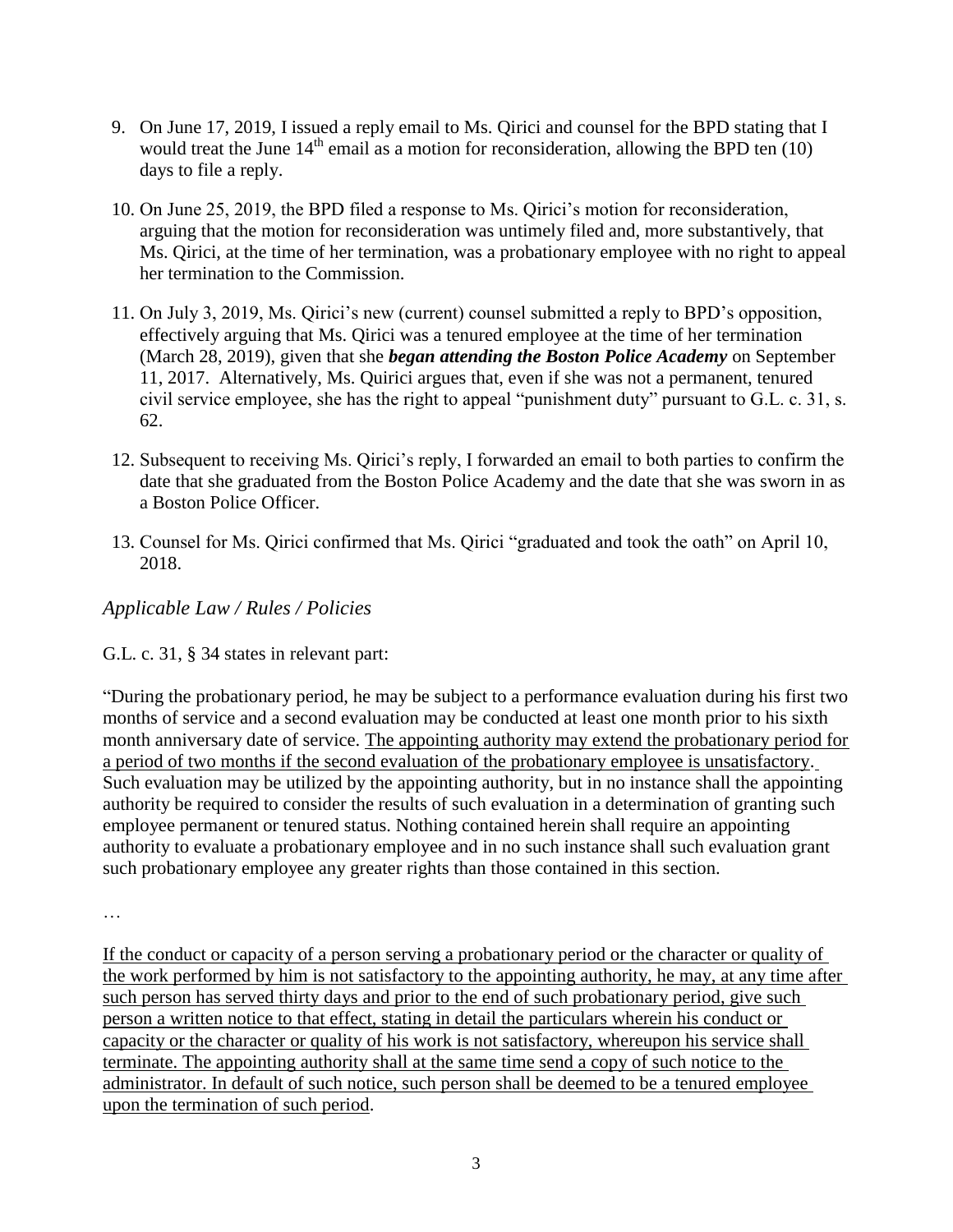If a full-time civil service employee is unable to work because of illness during the serving of his probationary period, the appointing authority may postpone the serving of such period, provided that such employee has served an amount of time adequate to satisfy the appointing authority that his services should be retained and provided, further, that such employee shall, upon resuming employment, be required to perform service equal to a full probationary period.

If a person at the time of his appointment or during the serving of his probationary period is not actually employed because of educational leave, he shall not be regarded as a tenured employee until he has served a full probationary period or the remainder thereof, as the case may be, following the termination of said educational leave and his commencing of or return to employment.

The probationary period of an employee shall not be deemed to be interrupted by his temporary appointment pursuant to section six to a position in a higher title in the same departmental unit, by his temporary promotional appointment pursuant to section seven, or by his provisional promotion pursuant to section fifteen."

#### G.L. c. 31, § 41 states in relevant part:

"Except for just cause and except in accordance with the provisions of this paragraph, a tenured employee shall not be discharged, removed, suspended for a period of more than five days, laid off, transferred from his position without his written consent if he has served as a tenured employee since prior to October fourteen, nineteen hundred and sixty-eight, lowered in rank or compensation without his written consent, nor his position be abolished. Before such action is taken, such employee shall be given a written notice by the appointing authority, which shall include the action contemplated, the specific reason or reasons for such action and a copy of sections forty-one through forty-five, and shall be given a full hearing concerning such reason or reasons before the appointing authority or a hearing officer designated by the appointing authority. The appointing authority shall provide such employee a written notice of the time and place of such hearing at least three days prior to the holding thereof, except that if the action contemplated is the separation of such employee from employment because of lack of work, lack of money, or abolition of position the appointing authority shall provide such employee with such notice at least seven days prior to the holding of the hearing and shall also include with such notice a copy of sections thirty-nine and forty. If such hearing is conducted by a hearing officer, his findings shall be reported forthwith to the appointing authority for action. Within seven days after the filing of the report of the hearing officer, or within two days after the completion of the hearing if the appointing authority presided, the appointing authority shall give to such employee a written notice of his decision, which shall state fully and specifically the reasons therefor. Any employee suspended pursuant to this paragraph shall automatically be reinstated at the end of the first period for which he was suspended. In the case of a second or subsequent suspension of such employee for a period of more than five days, reinstatement shall be subject to the approval of the administrator, and the notice of contemplated action given to such employee shall so state. If such approval is withheld or denied, such employee may appeal to the commission as provided in paragraph (b) of section two."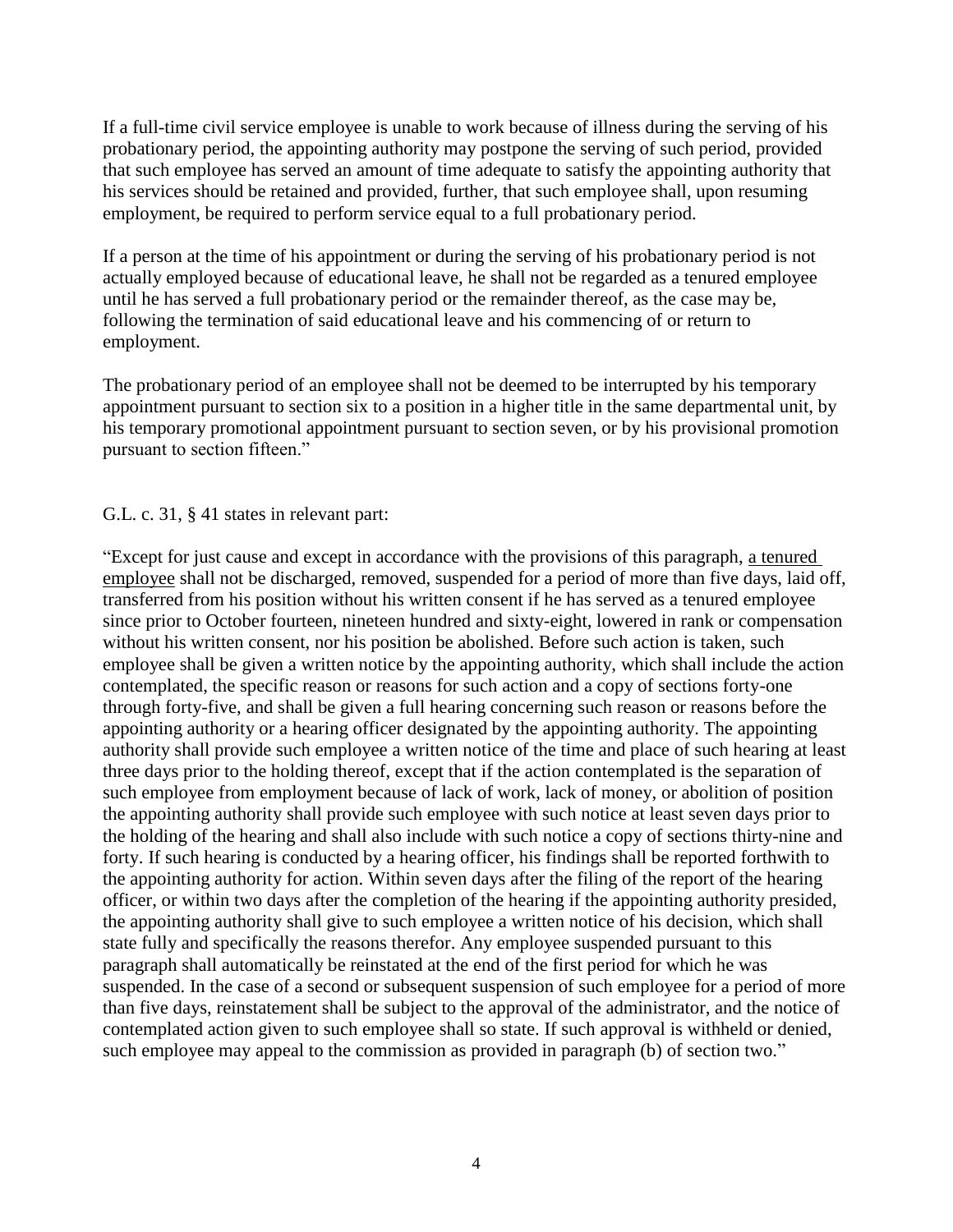## G.L. c. 31, § 61 states:

"Following his original appointment as a permanent full-time police officer or fire fighter in a city, or in a town where the civil service law and rules are applicable to such position, a person shall actually perform the duties of such position on a full-time basis for a probationary period of twelve months before he shall be considered a full-time tenured employee in such position, except as otherwise provided by civil service rule. The administrator, with the approval of the commission, may establish procedures to ensure the evaluation by appointing authorities, prior to the end of such probationary period, of the performance of persons appointed as regular police officers or fire fighters."

#### HRD POLICY

 Pursuant to a [memorandum from the state's Human Resources Division \(HRD\) dated March 21,](https://www.mass.gov/files/documents/2016/07/nz/impact-student-officer-bill.doc?_ga=2.219175705.1233781130.1560798285-542557170.1552248761)   $2003$ , " ... a police officer's twelve-month probationary period begins upon successful completion of the police academy and allowed to perform the duties of a police officer."

#### *Analysis*

 The above-referenced HRD memorandum clearly states that a police officer's probationary period does not begin until successful completion of the police academy and being actually allowed to perform the duties of a police officer.

 In [Patterson v. Town of Plymouth,](https://www.mass.gov/files/documents/2016/07/px/patterson-ralph-112008.pdf) 21 MCSR 650 (2008), the Commission concluded that Mr. Patterson's probationary period began upon graduating from the Police Academy and being sworn in as a police officer.

 In Board of Selectmen of Brookline v. Smith, 58 Mass.App.Ct. 813, 792 (2003), the Court concluded that time in the Police Academy did not count toward the probationary period.

 Consistent with HRD policy and prior Commission and judicial decisions, Ms. Qirici's probationary period did not begin until she graduated from the Police Academy and was sworn in as a police officer on April 10, 2018. Ms. Qirici was terminated on March 28, 2019. Since she had not performed the duties of a police officer for twelve (12) months as of March 28, 2019, she was still a non-tenured probationary employee. Non-tenured probationary employees have no right to contest their termination (or any other discipline, including punishment duty) to the Commission.

 For this reason, Ms. Qirici's motion for reconsideration, in which she seeks to re-open an appeal that was dismissed based on a voluntary withdrawal, is *denied*.

Civil Service Commission

*/s/ Christopher Bowman* Christopher C. Bowman, Chairman